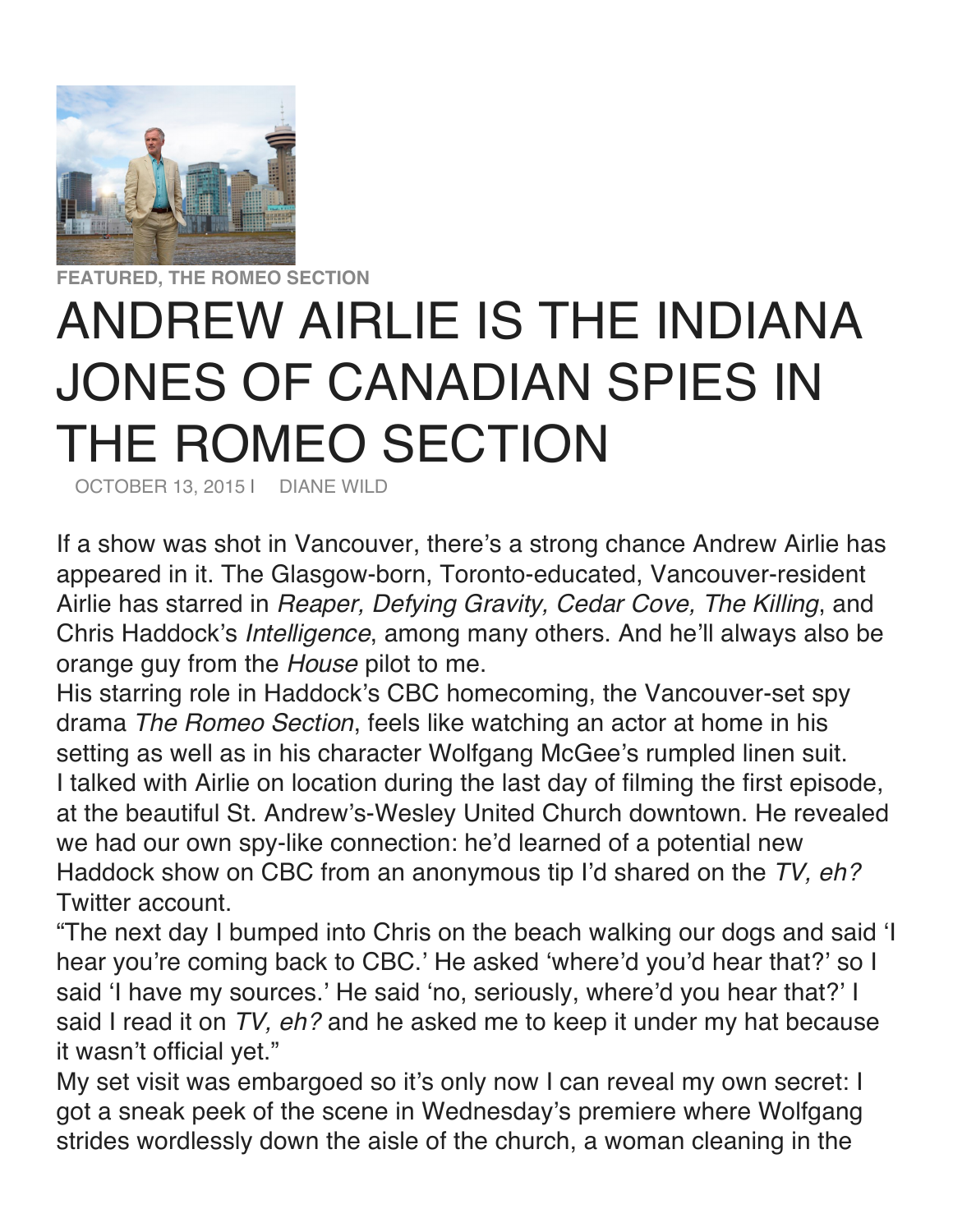foreground. Spoiler alert.

Airlie did spill a few more details of the intricately serialized show. My take is that McGee is like the Indiana Jones of Canadian spies, minus the running from boulders – professor by day, independent intelligence contractor by other parts of the day.

"He was an operative in the Canadian intelligence community earlier in his career, but now he's officially off the books. The value and the problem for the government there is they've got deniability if I mess up – it means I'm going to be wearing it – but it also means I have no accountability to them."



The first episode doesn't spell things out for the audience, but the premise of the show is promoted as McGee managing "Romeo and Juliet spies" informants engaged in intimate relations with intelligence targets.

"There are a few different worlds set up in the first episode," Airlie explained. "You can see this first episode is setting the table for what's going on in these worlds, and it looks like this guy Wolfgang is going to navigate through most of them but you're not sure how, and it's going to be interesting to see what exactly is he doing."

"You should assume that anyone could be lying at any moment. So in this world, who do you trust and how much do you trust them?" Airlie added. "Wolfgang especially is attuned to that. He'll say and do what's necessary to achieve his objectives. There's a lot of lying going on."

Creator Haddock echoed that sentiment. "Thematically, what lies underneath it all is the duplicity of the human animal and society at large, nations at large. It's the fronts everybody puts up, the false selves and the false organizations. Everybody's lying. People find that delightful, somehow."

The Vancouver on display in *The Romeo Section* so far looks beautiful, with fewer gritty corners than *Intelligence*, more gleaming buildings and scenic backdrops, but there's a similar underbelly slowly being revealed in the spy drama.

Airlie sees an importance in the show's unabashedly Vancouver setting. "I think it's a shame there hasn't been more of an aspiration to set Canadian series definably in Canada," he said. "*19-2* is doing a tremendous job of that right now, and I'm proud to be part of something that's Canadian set and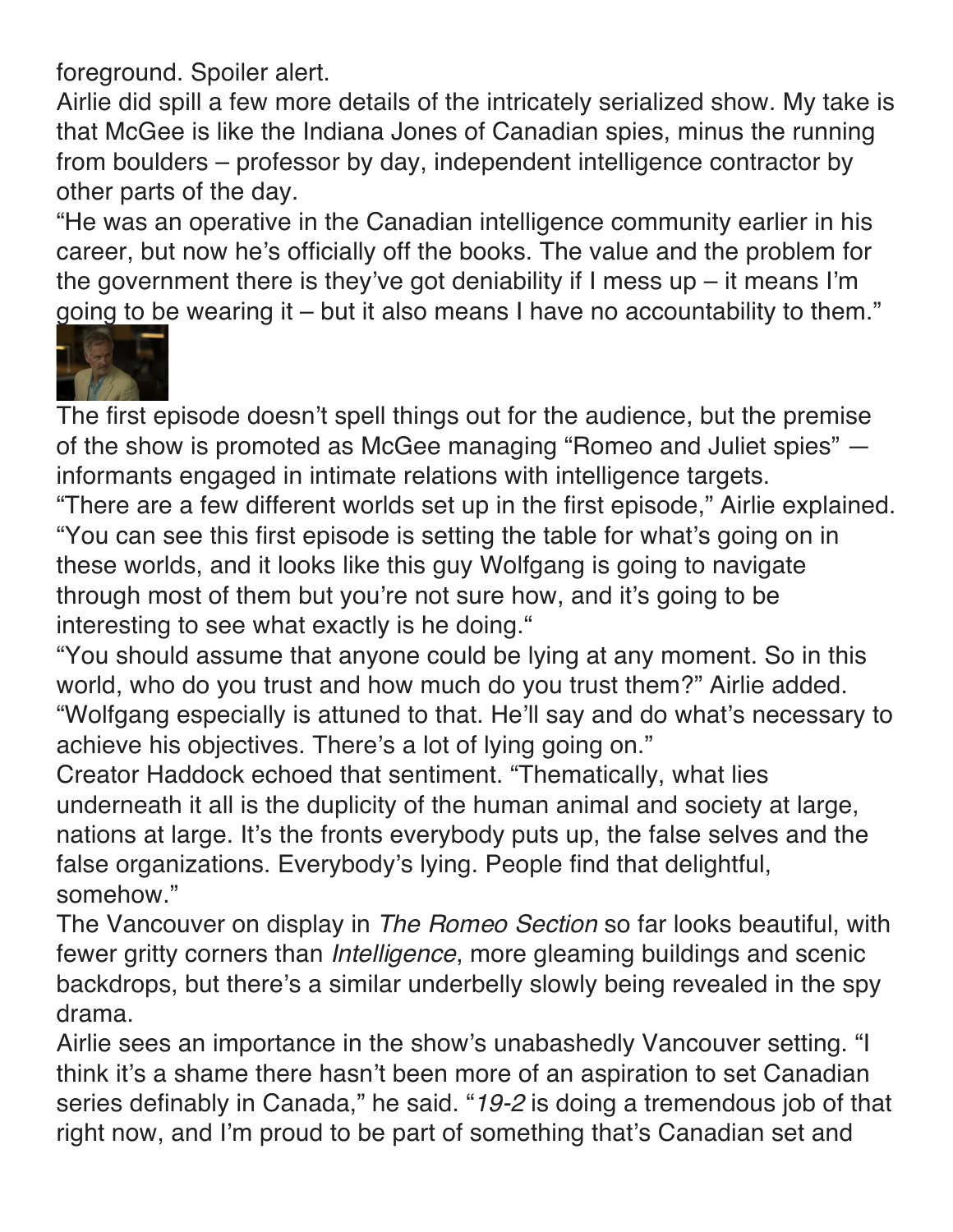particularly Vancouver set."

The scenes filmed in the church involve a storyline in the first episode about a foreign national seeking sanctuary in Canada. "Our lead is asked by his contact in CSIS to check the guy's background to see if he's really who he says he is," explained Haddock. "Is he worthwhile developing as an intelligence asset or is it more worthwhile to send him back to where he came from, or to the US? We get to discuss the theme of sanctuary, which is a worldwide theme right now with the forced immigration of peoples." Airlie is a writer himself, occasionally co-writing with *Sliding Doors* writer/director Peter Howitt, and the team has even met with Haddock for writing advice. "He's very generous — he supports newbies and those of us who have been doing it for a while," said Airlie. "I can't speak highly enough of him."

He was contracted to *Reaper* when *Intelligence* was filming its second season and says he was "gutted" not to continue with that Haddock series to the end. "I've been stopped more about *Intelligence* more than anything else I've done – well, up until *Fifty Shades of Grey*. It's remarkable how many people have stopped me about *Intelligence* relative to all the other stuff I've done that was bigger and better promoted. Canadians really connected to that show."

Airlie is gracious about my continued association of him with *House*, too, despite it being a one-shot guest appearance. "I could tell when they were making that pilot it was going to go big," he said. "The writing was extraordinary, and Hugh (Laurie) was great, as was Lisa (Edelstein)." Coincidentally, Airlie's son has acted with both Laurie, in scenes that were cut from *Tomorrowland,* and Edelstein, with a recurring role in her *Girlfriend's Guide to Divorce*.

*The Romeo Section* showcases Airlie's talents far more than that memorable but brief role, however. Both Airlie and Haddock have confidence that CBC audiences will gravitate toward it, and CBC has given them every reason to believe the broadcaster has confidence in the show. Haddock mentioned the stillness of the camera as a stylistic choice allowing a focus on "the characters and the looks between them and the things left unsaid." Airlie thinks the series succeeds at being simply "a good story well told."

"We're not doing a series to compete with Marvel and DC. God love 'em and if you're looking for that kind of entertainment they're well done and they're